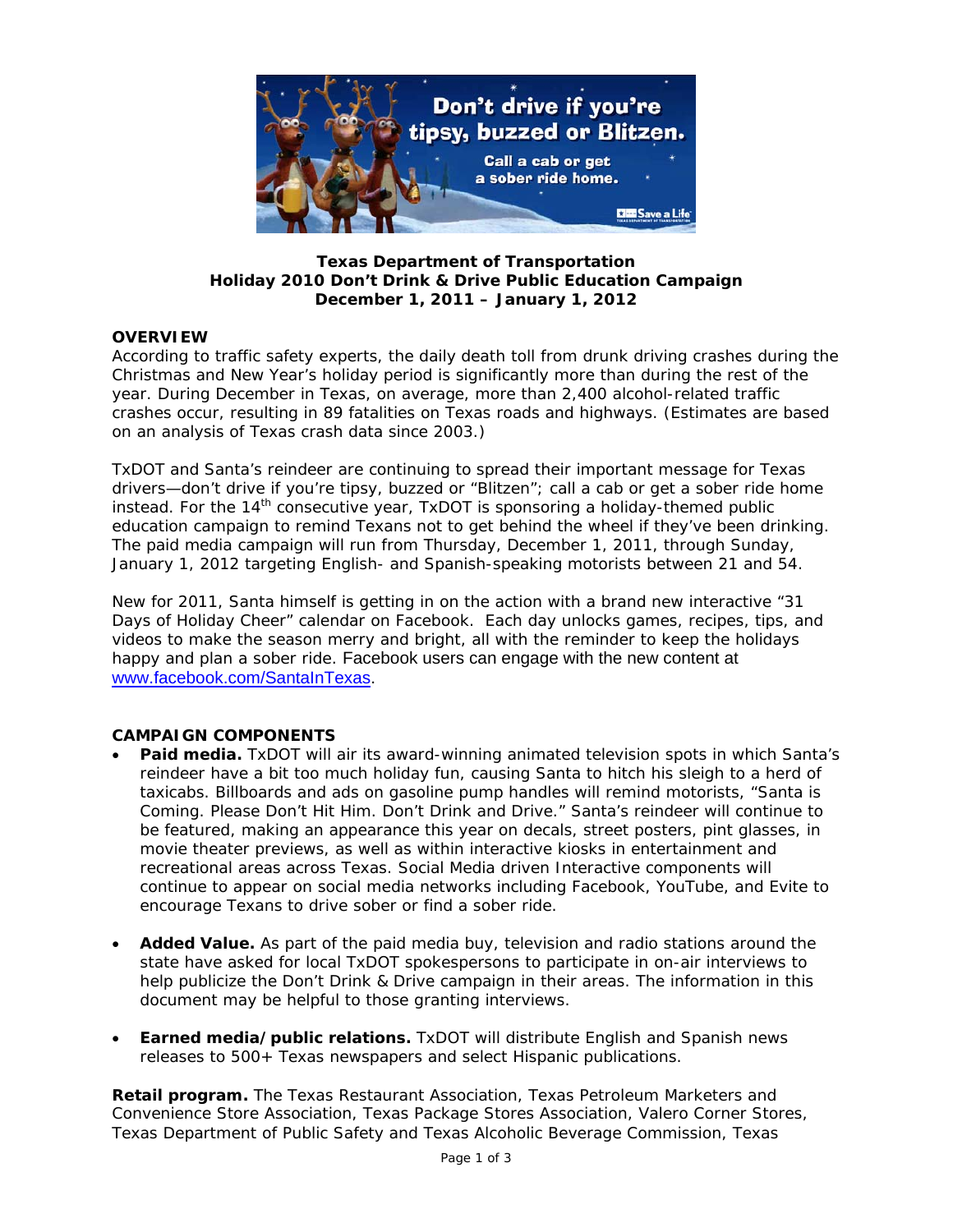Municipal Police Association are participating in the holiday DWI-prevention campaign by distributing point-of-purchase materials. Decals on cooler doors in convenience stores and liquor stores, trash can inserts at Valero Corner Stores, as well as coasters and napkins in bars and restaurants, will deliver our sober driving message in a fun way at a crucial moment—when Texans are purchasing and consuming alcohol.

- **Employer outreach program.** TxDOT will provide holiday-themed safety materials to Texas businesses, including:
	- o Breakroom posters to more than 4,600 employers
	- o Decals for windows or bathroom mirrors
	- o Web banners for the employer's website or Intranet site
	- o Digital ePosters employers can email to staff
	- o Fact sheets about drinking and driving, laws and DWI consequences

# **FACTS ON ALCOHOL-RELATED CRASHES IN TEXAS (SOURCE: CRIS DATA 2010)**

- In Texas during December 2010, more than 33,500 traffic crashes injured 18,159 people and killed 247 more. Alcohol was involved in 87 of those fatalities.
- Of the 3,024 fatalities on Texas roads in 2010, 1,102 were the result of alcohol-related crashes. This makes alcohol a factor in 36.4 percent of the traffic fatalities in Texas.
- In 2010, January 1st was the deadliest day on Texas roadways with 25 people killed. Of these 25 deaths, 17 were alcohol related.

## **Advice To Avoid a DWI: Let Someone Else Take the Reins.**

Even a little holiday cheer can impair your driving. Plan ahead if you plan to drink alcohol.

- Designate a sober driver before festivities begin.
- Keep Cab Company phone numbers handy if your city has cab service, and dial one when you're ready to leave.
- Look into alternate rides home, such as public transportation, pedicabs or seasonal safe ride home programs.
- Make arrangements to call someone you trust to pick you up.
- Spend the night where you are.
- Step up and step in—don't let "deer ones" drive if they've been drinking.
- Volunteer to be a designated driver and you won't need any mistletoe.

Bottom line: Never get behind the wheel if you've been drinking.

Visit www.TexasDWI.org to learn about alternatives to drinking and driving in your area.